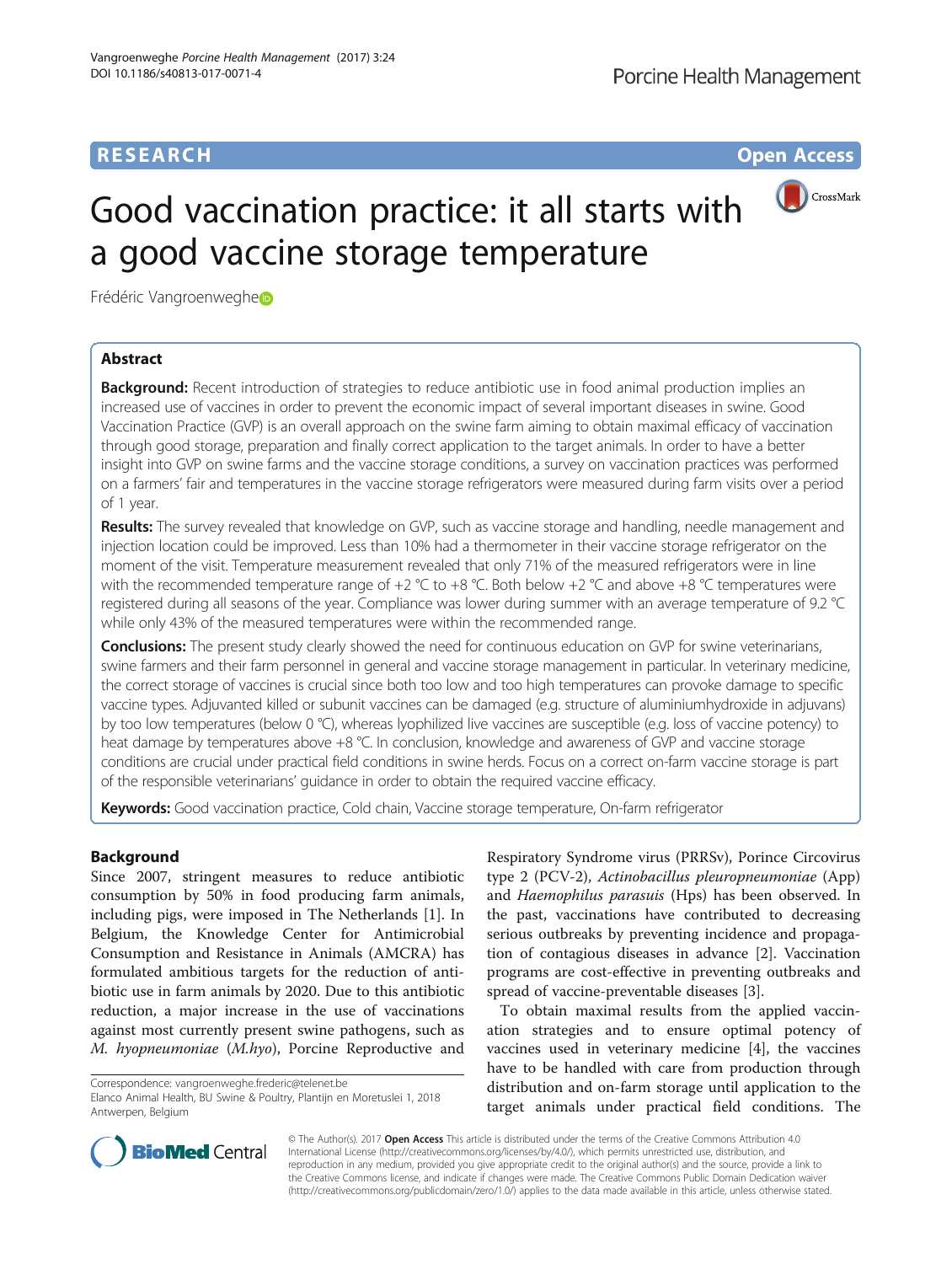World Health Organisation (WHO) recommends that all vaccines should be stored at between +2 °C and +8 °C at all segments of the cold chain [[4](#page-5-0)]. The need to address this challenge has become increasingly important due to the introduction of new and more expensive combined vaccines that are at risk of damage from heat and/or freeze exposure [\[5](#page-6-0)–[8\]](#page-6-0).

Maintenance of the cold chain during transport and storage by the end user has been shown to be critically important [\[4](#page-5-0), [9](#page-6-0)]. In human medicine, several studies were conducted towards general awareness of the importance of cold chain management and the risks of vaccine storage outside the current WHO recommendations of between  $+2$  °C to  $+8$  °C [\[10\]](#page-6-0). Depending on the type of vaccine, storage both under too cold (below 0 °C) or too hot (above +8 °C) temperatures can be detrimental for the vaccine potency and its subsequent immunological characteristics following administration to the patient [[11](#page-6-0)]. For adjuvanted vaccines, such as killed (e.g. *M.hyo*, PCV-2, Hps) and subunit (App) vaccines, which are also frequently used in veterinary medicine, storage under 0 °C may cause an irreversible damage to the structure of the adjuvant, resulting in a decreased immunogenicitiy of the vaccine [\[11](#page-6-0)–[14](#page-6-0)]. The shake test is the only test with 100% sensitivity, 100% specificity and 100% predictive value to determine whether aluminium-adjuvanted freeze-sensitive vaccines have been affected by freezing [[15](#page-6-0)]. Live vaccines (e.g. PRRSv, E. coli), on the other hand, are more prone to damage due to exposure to temperatures above +8 °C, resulting in loss of vaccine potency [\[11\]](#page-6-0). Programs focusing on education and improved awareness of the different aspects of vaccine handling and storage by the end users have shown a significant improvement of overall vaccine storage quality [[16](#page-6-0)–[18\]](#page-6-0).

Good Vaccination Practice (GVP) is a terminology summarizing the entire procedure from on-farm vaccine receipt until the administration of the vaccine to the target animals, comprising vaccine storage, vaccine preparation for administration and the vaccine administration equipment (including needles, syringes, needleless devices, …) [[19](#page-6-0)]. Essential elements to check for within the GVP are the refrigerator itself (type, maximal age [\[20](#page-6-0)], stable power supply [[19\]](#page-6-0)), including accurate knowledge on basic storage principles (first-in first-out (FIFO) principle [\[19](#page-6-0)], no vaccine in the door shelves [\[19](#page-6-0)], correct range of storage temperature [[19\]](#page-6-0), no freezing  $[11–14]$  $[11–14]$  $[11–14]$  $[11–14]$  $[11–14]$ , followed by planning of the vaccination session and vaccine preparation before administration (including the acclimatization of the vaccine to room temperature (+18-20 °C) before administration). For the administration itself several aspects should be taken into account such as needle type (length and diameter adapted to the target animal group) [\[19\]](#page-6-0) and exact injection location. Subsequent management and conservation of bottles

that have been opened but not entirely used is also an important issue.

The aims of the present study were first to obtain data on the current knowledge of swine farmers of the most important principles of GVP; and second to measure on-farm vaccine storage temperature at the level of the vaccine refrigerator in order to monitor the current vaccine storage situation on swine farms in Belgium and The Netherlands.

# Methods

# Survey on level of knowledge concerning good vaccination practices

In order to quantify the level of knowledge concerning the key essentials of GVP, a survey of 8 questions on different aspects of GVP was organized on a 3-day farmers' fair in 2015 (LIV Hardenberg, Hardenberg, The Netherlands) (Table 1). The multiple choice questions (Table [2\)](#page-2-0) were presented to 50 sow farmers in The Netherlands with at least 200 sows that were willing to cooperate in the questionnaire. The average respondent had  $568$  ( $\pm 80$ ) sows and half of them had additional farm personnel assisting the vaccination process.

# On-farm measurement of vaccine storage refrigerator temperature

The actual refrigerator temperature was measured in 126 swine farm vaccine storage refrigerators during a consultative farm visit in Belgium and The Netherlands. The number of farms per season is given in Table [3](#page-3-0). Every refrigerator was only measured once, since multiple measurement over time would bias the study data through the increased awareness following the first measurement. The digital thermometer sensor (MOXX Thermometer; TFA® Dostmann GmbH & Co., Wertheim,

Table 1 Survey questionnaire on GVP at a farmers' fair in The Netherlands

| $N^{\circ}$ | Question                                                                                                                  |
|-------------|---------------------------------------------------------------------------------------------------------------------------|
| 1           | Are vaccination tasks performed by the swine farmer himself or<br>with the help of other farm personnel?                  |
| 2           | What is the temperature range for storage of vaccines in the<br>refrigerator?                                             |
| 3           | What time interval is needed to warm a vaccine from storage<br>temperature to room temperature (18-20 °C)?                |
| 4           | When freezing of vaccines occurs during storage, what is the<br>consequence?                                              |
| 5           | How long can a vaccine bottle after first use still be stored without<br>quality decrease and with full vaccine efficacy? |
| 6           | What is the optimal needle management?                                                                                    |
| 7           | What is the ideal dimension (length & diameter) for vaccination of<br>piglets during the first week of life?              |
| 8           | What is the correct injection site for vaccines in the neck region?                                                       |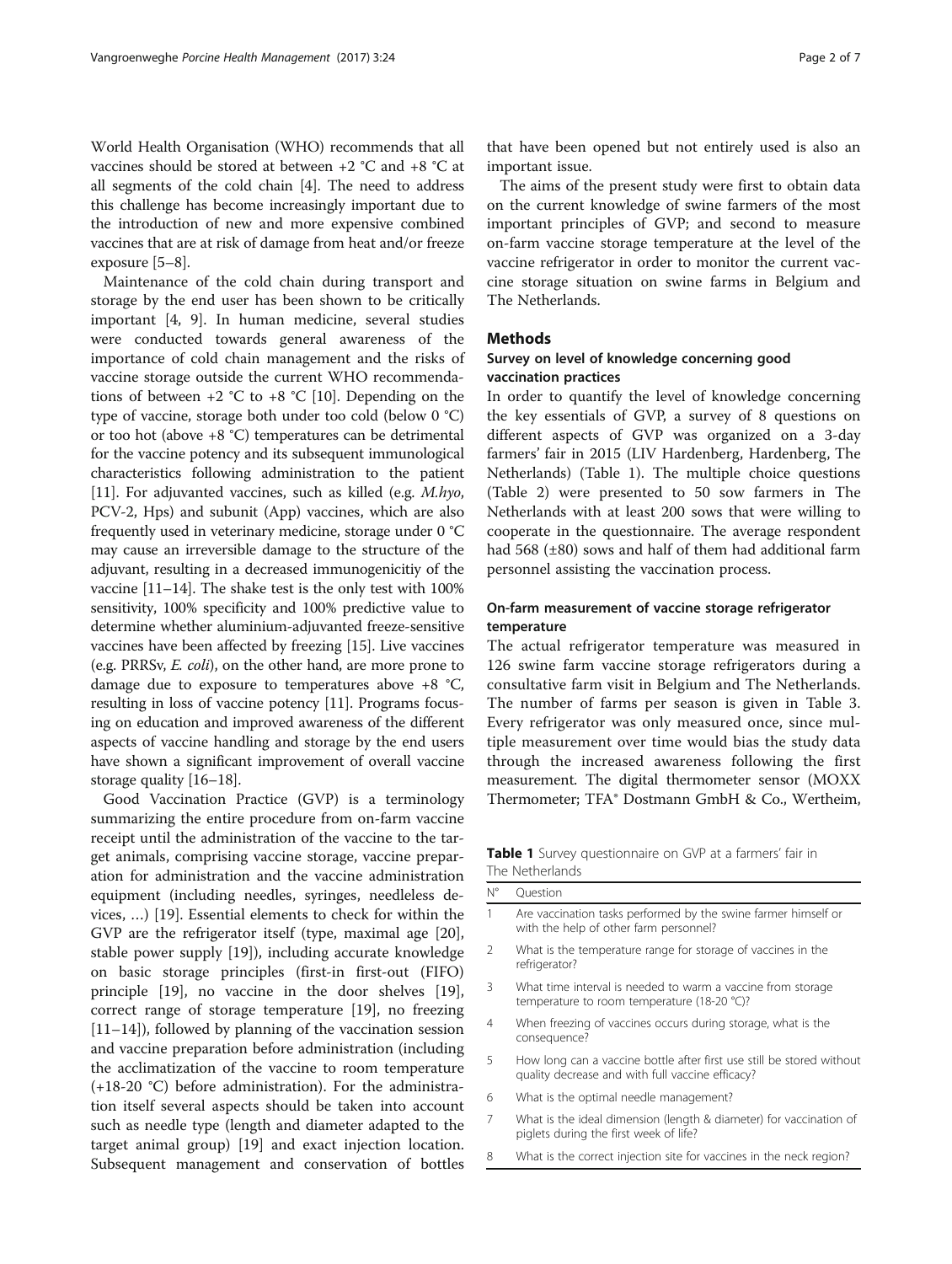<span id="page-2-0"></span>

| <b>Table 2</b> Questionnaire responses ( $n = 50$ ) on GVP knowledge |  |  |
|----------------------------------------------------------------------|--|--|
|----------------------------------------------------------------------|--|--|

| $N^{\circ}$                                                                        | Question                                                                                                             | Response (%) |
|------------------------------------------------------------------------------------|----------------------------------------------------------------------------------------------------------------------|--------------|
| 1                                                                                  | Are vaccination tasks performed by the swine farmer himself or with<br>the help of other farm personnel?             |              |
|                                                                                    | a. Yes                                                                                                               | 50%          |
|                                                                                    | b. No                                                                                                                | 50%          |
| What is the temperature range for storage of vaccines in the<br>2<br>refrigerator? |                                                                                                                      |              |
|                                                                                    | a. $0 - 5$ °C.                                                                                                       | 14%          |
|                                                                                    | b. 2–8 $^{\circ}$ C                                                                                                  | 80%          |
|                                                                                    | c. Doesn't matter as long as refrigerated                                                                            | 6%           |
| 3                                                                                  | What time interval is needed to warm a vaccine from storage<br>temperature to room temperature (18-20 $^{\circ}$ C)? |              |
|                                                                                    | a. 1 h                                                                                                               | 76%          |
|                                                                                    | b. 5 h                                                                                                               | 18%          |
|                                                                                    | c. 10 h                                                                                                              | 2%           |

| <u>. IVII</u>                 | $\sim$ $\prime$ |
|-------------------------------|-----------------|
| d. The day before vaccination | 4%              |
|                               |                 |

When freezing of vaccines occurs during storage, what is the consequence?

| a. Antigen in the vaccine damaged |     |
|-----------------------------------|-----|
| b. No negative effect on immunity | 16% |
| c. Stronger immune response       | 6%  |

5 How long can a vaccine bottle after first use still be stored without quality decrease and with full vaccine efficacy?

|    | a. 24 h                                | 62% |
|----|----------------------------------------|-----|
|    | b. 1 week                              | 28% |
|    | $c1$ month                             | 4%  |
|    | d. Until expiry date                   | 6%  |
| 6. | What is the optimal needle management? |     |
|    | a Needles until broken                 | 6%  |
|    | b. Disposable needle every 10 litters  | 36% |
|    | c. Disposable needle every litter      | 58% |

What is the ideal dimension (length & diameter) for vaccination of piglets during the first week of life?

|   | a. Length 9 mm, diameter 0.8 mm                                     | 58% |  |
|---|---------------------------------------------------------------------|-----|--|
|   | b. Length 12 mm, diameter 1.0 mm                                    | 22% |  |
|   | c. Length 16 mm, diameter 0.8 mm                                    | 20% |  |
| 8 | What is the correct injection site for vaccines in the neck region? |     |  |
|   | a. In the lower region of the neck                                  | 18% |  |
|   | b. 2 fingers behind the ear                                         | 52% |  |
|   | c. Just in front of schoulder                                       | 30% |  |
|   |                                                                     |     |  |

Correct answers are in bold

Germany) was installed in the refrigerator in a standardized way:

1. The sensor was inserted into a cardboard packaging box of a veterinary medicinal product (VMP) present in the refrigerator

- 2. The VMP package was positioned in the central part of the body of the refrigerator (not the door shelf, not the upper nor lower shelf )
- 3. Temperature measurement was allowed for at least 45 min
- 4. The actual refrigerator temperature was noted including date, season and country of measurement.

Additionally, it was registered if a thermometer or other temperature monitoring system was already present in the vaccine storage refrigerators included in the study.

## Statistical analysis

Results from the survey were reported as descriptive data with the % of respondents per answer category.

Measured temperatures were categorized based on the season they were measured: S1 (winter;  $21/12 - 20/3$ ), S2 (spring;  $21/3 - 20/6$ ), S3 (summer;  $21/6 - 20/9$ ) and S4 (autumn; 21/9 – 20/12). Since the vaccine storage temperature data were single point measurement of different farms in different seasons, data were reported as descriptive data, including average (± SEM) over season. The distribution of the vaccine storage refrigerator temperatures over the year was plotted in a histogram with intervals of 3 °C.

## **Results**

# Survey on level of knowledge concerning good vaccination practices

In total, 50 valid survey responses were collected during the 3-day farmer event. The summary of the responses is shown in Table 2.

The most important observation concerning vaccine storage were that only 80% of the respondents could identify the temperature range of  $+2$  °C to  $+8$  °C as the recommended temperature range for on-farm vaccine storage. There were also 22% of the respondents that did not realize freezing had a significant impact on the subsequent vaccine efficacy. Other questions related to GVP revealed that needle management in general and needle length per animal category and site of injection in particular were not always quite clear to swine farmers. The interval needed to get a vaccine at room temperature (+18 °C) ready for injection was also not very clear.

# On-farm measurement of vaccine storage refrigerator temperature

Only 12 (9.5%) vaccine storage refrigerators already had a thermometer present at the moment of the farm visit.

The variation in vaccine storage temperature among the 126 on-farm measurement is shown in Fig. [1](#page-3-0). It is apparent that only in 4 cases, the vaccine storage temperature was below the  $+2$  °C, with sub-zero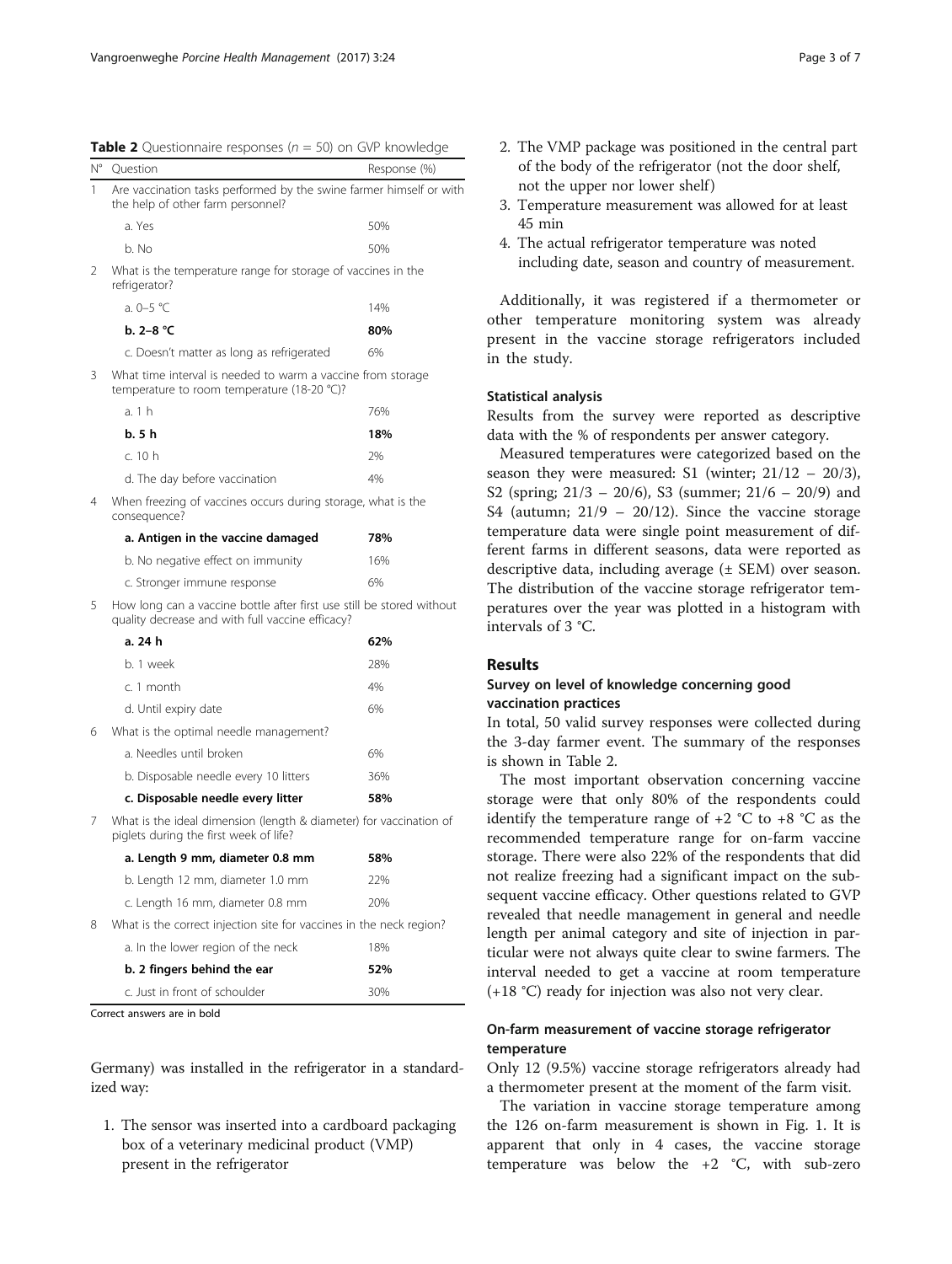|            | # farms per season | Average $(\pm$ SEM) t° per season | Below $+2$ °C | Between $+2$ °C and $+8$ °C | Above $+8 °C$ |
|------------|--------------------|-----------------------------------|---------------|-----------------------------|---------------|
| S1, winter | 26                 | $6.5 \pm 0.64$                    |               |                             | 19            |
| S2, spring | 43                 | $6.4 \pm 0.33$                    |               | 81                          | 19            |
| S3, summer | 23                 | $9.2 \pm 1.11$                    | 4             | 43                          | 52            |
| S4, autumn | 34                 | $6.5 \pm 0.47$                    | 6             |                             | 24            |
| Summary    | 126                |                                   |               | 71                          | 26            |

<span id="page-3-0"></span>Table 3 Number of measured farms, average (±SEM) vaccine storage temperature and distribution (%) of on-farm measured refrigerator temperatures in specific temperature category: below +2 °C, between +2 °C and +8 °C, above +8 °C

temperature in 3 cases. In total, 33 cases exceeded the upper range of  $+8$  °C. Most of these events (73%) concerned slight breaches between +8 °C and +11 °C (Fig. [2](#page-4-0)).

Analysis of seasonal patterns revealed significant differences among season with a statistically higher temperature (9.2  $\pm$  1,1 °C) during the summer (S3) as compared to other seasons. During summer (S3), 52% of the on-farm vaccine storage refrigerators exceeded the upper limit of  $+8$  °C, whereas in other seasons, this percentage varied between 19% (winter; S1 and spring; S2) and 24% (autumn; S4) (Table 3). In total, only 71% of the measured temperatures were within the WHOrecommended range.

# **Discussion**

Even in human medicine, compliance to the WHO recommendations on vaccine storage is a difficult issue [[20\]](#page-6-0). In our survey, 80% of the participants could state the recommended temperature range of between +2 °C and +8 °C. This is much higher than in another study conducted in human medicine, which obtained a score of only 16% [\[21](#page-6-0)]. We have to realize that our measurements were performed at a lower level in the cold chain as compared to most studies performed in a human environment, where vaccine storage refrigerators at the physicians' office were monitored. Nevertheless, we have to emphasize that on-farm vaccine storage is a shared responsibility of both the swine farmer and its veterinarian responsible for on-farm health management and epidemiological surveillance. Two other point of interest in vaccine storage could also be improved this way. First, the fact that frozen vaccines lose their immunological activity and secondly, opened bottles that are not entirely used should not be kept too long under cooled storage after its first use. In this aspect, indication of the date of first use on the bottle would mean a positive evolution.

Another interesting result from our survey is the fact that 76% of the respondents apparently inject the vaccines at a too cold temperature, which might cause injection problems, especially in the case of oil-based vaccines. Current knowledge on the needle specifications for the target animal group to be vaccinated were also quite low (58%) as well as needle management and general hygiene measures to omit transmission of pathogens from one litter to another through injections. It has indeed been shown that e.g. PRRSV can be transmitted among pigs in a swine herd through injection needles [[22](#page-6-0)]. In human

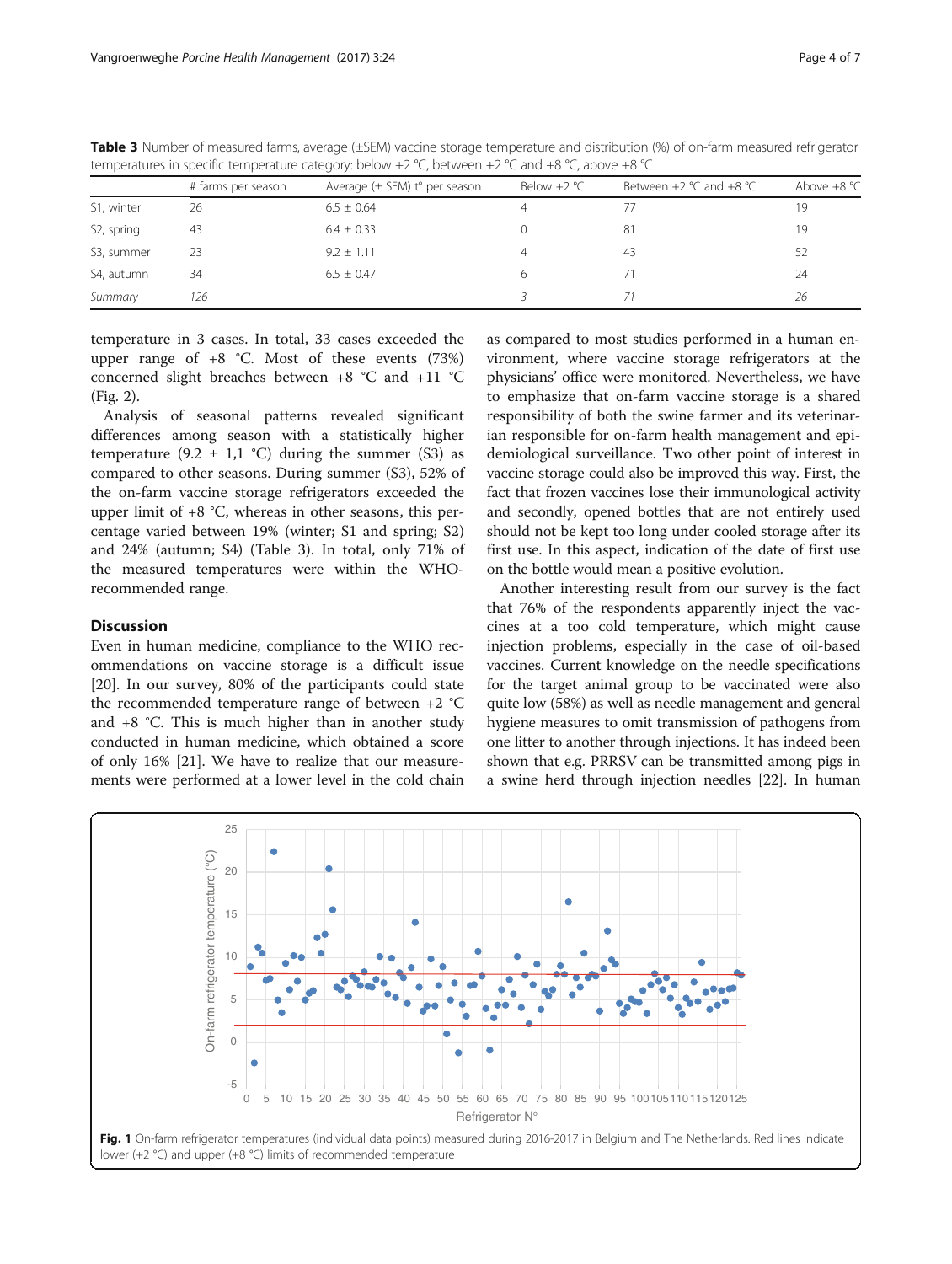<span id="page-4-0"></span>

medicine, the aspects of needle management and hygiene are quite well defined and carefully followed [\[19\]](#page-6-0), since stringent protocols are in place to assure maximal prevention of disease between patients [\[19\]](#page-6-0).

Cold chain monitoring can be performed using different temperature measurement tools, such as cold chain measuring cards [[10\]](#page-6-0), digital thermometers [[11](#page-6-0)] including minimum-maximum thermometers and electronic temperature loggers [\[11](#page-6-0)]. However, a thermometer only provides a snapshot of the temperature at the point in time when it is checked and can therefore not be considered a long-term appropriate monitoring tool [[23\]](#page-6-0), unless outer limits (minimum/maximum) are registered as in the case of a minimum-maximum thermometer. When the temperature is checked and the value is found to be in the range of  $+2$  °C to  $+8$  °C, farmers and vets may erroneously conclude that the vaccine storage onfarm is safe, however, this snapshot measurement is not covering any deviations observed during the rest of the daytime/nighttime period. Therefore, in the present study, we used a minimum-maximum thermometer, in order to provide a tool to the farmer and the veterinarian to emphasize their continuous awareness on the importance of keeping the on-farm vaccine refrigerator within the recommended range  $(+2 \degree C \text{ till } +8 \degree C)$  for vaccine storage.

Practices exposing vaccines to both high  $(> +8 °C)$  and sub-zero temperatures  $( $0$  °C)$  are widespread in both developed and developing countries at all levels of the human health system [\[8](#page-6-0), [21](#page-6-0), [24](#page-6-0)–[26](#page-6-0)]. A recent review on vaccine freezing highlights that accidental freezing is widespread and occurs across all segments of the cold chain [[20\]](#page-6-0). In human medicine, between 14 and 35% of refrigerators or transport shipments were found to have exposed vaccines to temperatures below zero. From our

study, it is clear that, although the temperature measurement was a snapshot measurement at the time of the farm visit, only 4% of the refrigerators showed a temperature below the acceptable lower limit of +2 °C at the moment of our visit.

In human medicine, it has been shown that compliance and follow-up of the correct refrigerator temperature was higher when awareness of all stakeholders was kept up-todate [\[16](#page-6-0), [17, 27\]](#page-6-0). For example, the knowledge on the fact that heat is harmful to vaccines was rather high (75–100%) [[27](#page-6-0)], whereas the awareness by swine farmers that freezing was also harmful to some vaccines was very low (22.7–44.4%) [\[27\]](#page-6-0). From our survey, it is also clear that knowledge and awareness on vaccine storage practices in the broad sense are inadequate. Another point of attention to increase the awareness of continuous monitoring of vaccine storage refrigerator temperature is the daily recording of measured temperature [[3,](#page-5-0) [18\]](#page-6-0).

In our study, 71% of the measured vaccine storage refrigerators were in the recommended temperature range. This is in accordance with other studies in human medicine which showed between 68.1% [\[27\]](#page-6-0) and 83% [\[3](#page-5-0)] of the vaccine refrigerators within the recommended range. The observation that the older the refrigerator, the higher the mean temperature [[27\]](#page-6-0), however, bears us some concerns from a veterinary point of view. Personal observations within our area reveal that many refrigerators used for on-farm vaccine storage have been 'recycled' from previous service in home or office kitchens. Therefore, their average age might be well above 12 years, which has been shown to be more likely to result in inappropriate temperatures (52.2% risk) [[27](#page-6-0)]. Unfortunately, we were unable to register the exact age of on-farm vaccine refrigerators in our study, due to lack of reliable data on the farm.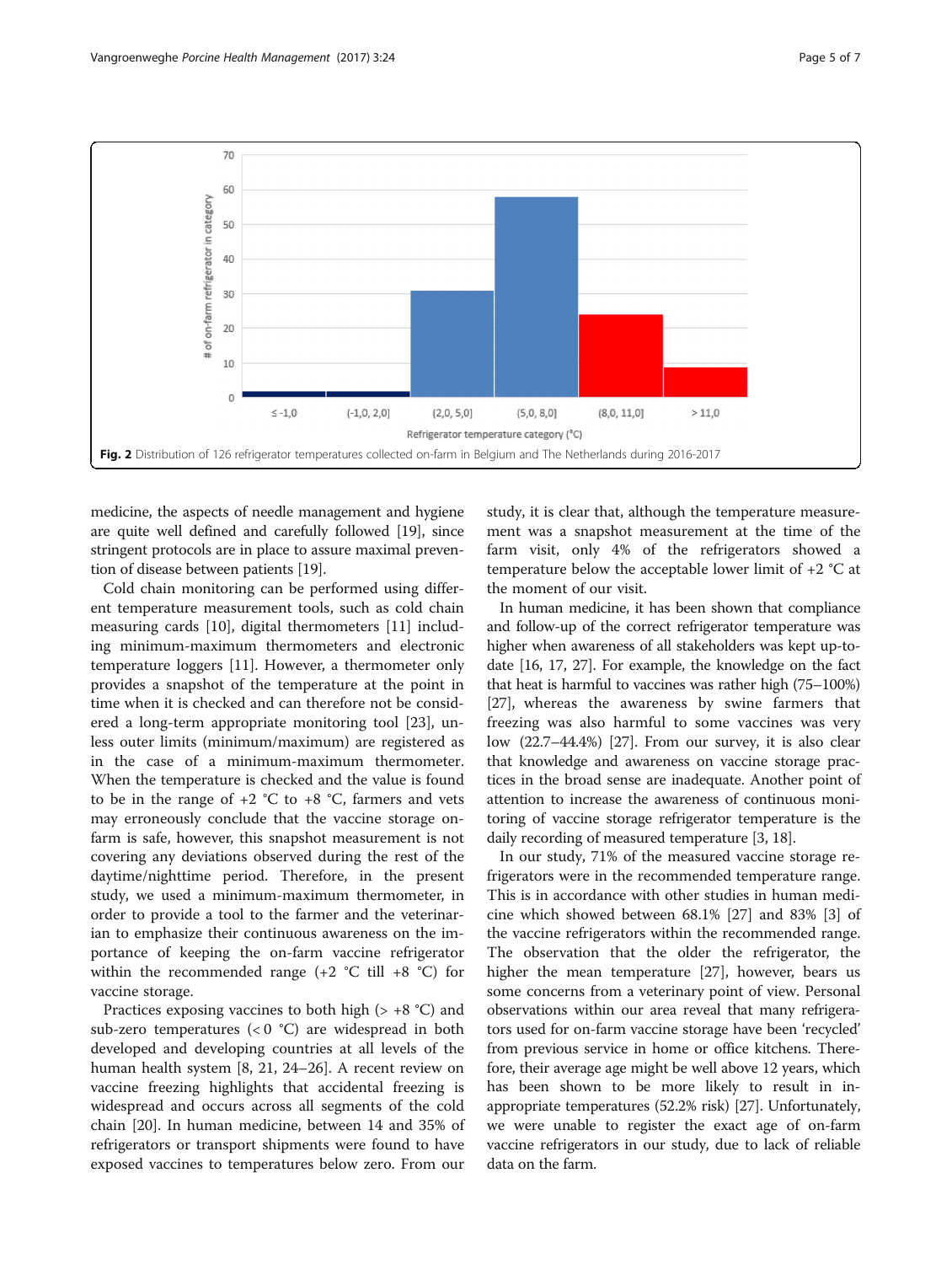<span id="page-5-0"></span>In our study, there were few  $(< 10\%)$  on-farm vaccine refrigerators which had a thermometer present at the moment of the farm visit. This is somehow in accordance with another study in human medicine where the presence of a thermometer was 11% [\[27\]](#page-6-0). However, a more recent study in physicians practices in the same area obtained much higher compliance with an 83% presence of a temperature monitoring device [3].

Another potential solution for improved vaccine efficacy under difficult storage conditions could be the development of more thermostable vaccines by the pharmaceutical industry [[28, 29](#page-6-0)]. However, this possibility is not yet available, and therefore, until then, compliance with the recommended vaccine storage temperatures throughout the entire cold chain remains key to maximize the efficacy of all vaccines used to prevent infectious diseases.

Programs designed to supervise and improve all aspects of vaccine storage management among physiciansprofessionals have demonstrated significant improvement [[16](#page-6-0), [17](#page-6-0), [27\]](#page-6-0). Moreover, the appointment of a local responsible person for the vaccine storage resulted in higher odds that refrigerator temperature was kept within the recommended range and the refrigerator was used for vaccine storage only [\[30\]](#page-6-0).

Taking into consideration the need of compliance with WHO recommendations on vaccine storage, some practical guidelines on vaccine storage on farm level are as following:

- ✓ No vaccine storage in the door compartment to omit the larger temperature variations that occur each time the door is opened [3].
- $\checkmark$  No use of refrigerators equipped with an upper freezing compartment.
- $\checkmark$  No storage of other materials (food, drinks, ...) in vaccine storage refrigerators to reduce the number of times the refrigerator is opened during daytime [3].
- ✓ Use bottles filled with water to reduce the temperature variation within the refrigerator when the volume is not totally filled with vaccines [[31](#page-6-0)].
- $\checkmark$  Avoid older refrigerators ( $> 12$  years old) since they have a much higher risk (52.5%) of inappropriate temperatures [[27](#page-6-0)].
- $\checkmark$  Position the thermometer in the central part of the refrigerator to continuously monitor the vaccine storage temperature to improve awareness of its importance [\[16](#page-6-0), [17,](#page-6-0) [27](#page-6-0)].
- ✓ Perform daily control and monitoring of vaccine storage temperature at the same timepoint [3, [18](#page-6-0)].

## Conclusions

In conclusion, on-farm vaccine storage at swine farms in Belgium and The Netherlands complied in only 71% of the cases with the recommended range between +2 °C

and +8 °C. The general knowledge and awareness on issues concerning vaccine storage and GVP in a broader context show room for improvement through continuous sensibilisation and practical on-farm training of farmers and their farm personnel by the responsible farm veterinarian or other external consultants.

#### Abbreviations

AMCRA: Knowledge Center for Antimicrobial Consumption and Resistance in Animals; ANOVA: Analysis of variance; App: Actinobacillus pleuropneumoniae; FIFO: first-in first-out; GVP: Good Vaccination Practice; Hps: Haemophilus parasuis; M.hyo: Mycoplasma hyopneumoniae; PCV-2: Porcine Circo Virus type 2; PRRSv: Porcine Reproductive and Respiratory Syndrome virus; VMP: Veterinary medicinal product; WHO: World Health Organisation

#### Acknowledgements

The author greatly acknowledges all the swine farmers and swine veterinarians participating in the study.

#### Funding

The study was funded by Elanco Animal Health, which facilitated the conduct of the GVP survey and the distribution of the equipment (thermometers) used to measure the vaccine storage refrigerator temperatures during the study.

#### Availability of data and materials

The datasets analysed during the current study are available from the corresponding author on reasonable request.

#### Authors' contributions

FV coordinated the entire study from study design to data collection and analysis to the manuscript. All authors read and approved the final manuscript.

#### Authors' information

FV is currently a Sr. Technical Consultant Swine for Benelux within Elanco Animal Health. He holds a DVM and a PhD in Veterinary Sciences, has a specific interest in Good Vaccination Practice in general and vaccine storage management in particular in order for the applied vaccines to be able to work at their maximal efficacy.

#### Ethics approval and consent to participate

Not applicable.

# Consent for publication

Not applicable.

## Competing interests

The authors declare that they have no competing interests.

# Publisher's Note

Springer Nature remains neutral with regard to jurisdictional claims in published maps and institutional affiliations.

## Received: 30 June 2017 Accepted: 26 September 2017 Published online: 04 December 2017

#### References

- 1. Speksnijder DC, Mevius DJ, Bruschke CJM, Wagenaar JA. Reduction of veterinary antimicrobial use in the Netherlands – the Dutch success model. Zoonoses Public Health. 2015;62(Supp. 1):79–87.
- 2. Freuling CM, Müller TF, Mettenleiter TC. Vaccines against pseudorabies virus (PrV). Vet Microbiol. 2016. [https://doi.org/10.1016/j.vetmic.2016.11.019](http://dx.doi.org/10.1016/j.vetmic.2016.11.019)
- 3. Gazmararian JA, Oster NV, Green DC, Schuessler L, Howell K, Davis J, Krovisky M, Warburton SW. Vaccine storage practices in primary care physician offices – assessment and intervention. Am J Prev Med. 2002;23:246–53.
- 4. World Health Organisation. Temperature sensitivity of vaccines: Department of Immunization, Vaccines and Biologicals, WHO; 2006. [www.who.int/](http://www.who.int/vaccines-documents/) [vaccines-documents/](http://www.who.int/vaccines-documents/) p. 1–62.